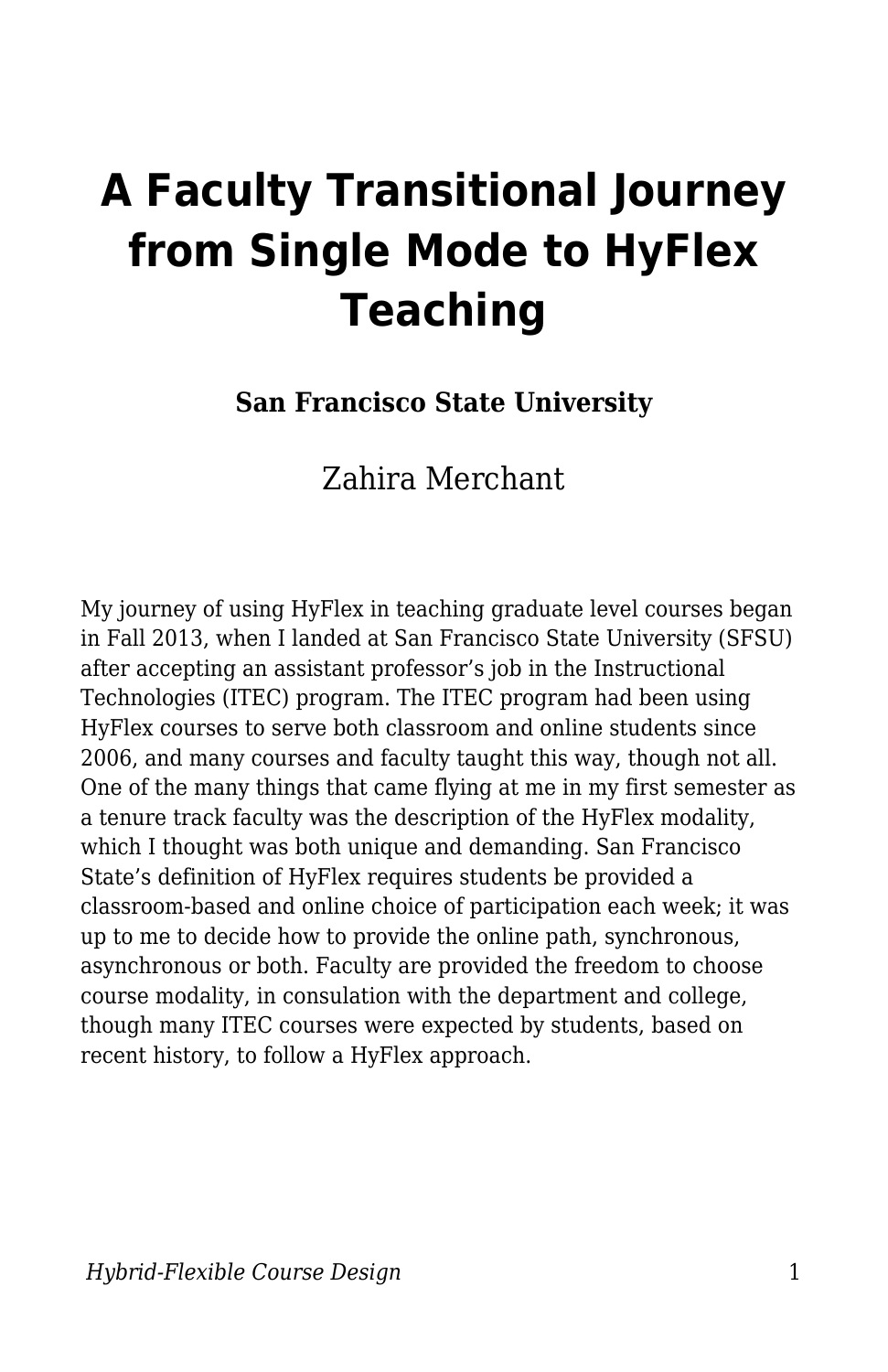## **Why was HyFlex unique to me?**

HyFlex was unique to me because I needed to plan on running three parallel modalities in one single course, i.e., 1) first, face to face (F2F) students in the physical classroom, 2) second, online synchronous students who join the students in the physical classroom during the class time by means of a web conferencing tool. We used Blackboard Collaborate when I started in Fall 2013, and then the university switched to Zoom a few years later, 3) third, students who couldn't be present in either synchronous modality and preferred to complete class activities asynchronously.

# **Why is HyFlex demanding?**

The reason I called using HyFlex approach demanding is because each modality required designing instructional materials that would fulfill the need of students selecting that modality, and could possibly be reused by students in any modality. For example, if I was teaching the use of *IF* functions and its variation in MS Excel, I would plan an in-class walkthrough activity for the F2F students. But if I was using paper-based handouts, I had to digitize them to make them available for the online students. Also, software walkthroughs are challenging to manage between two modalities; especially using a hands-on approach, where students are practicing in front of you and you can provide real time feedback. It is difficult to observe online students practicing on their own machine as well troubleshoot if they run into any issue. Further, it is more demanding for students attending asynchronously because not only would I upload pre-recorded multimedia but also redesign activities and formulate instructions in a way that students can submit their work as an evidence of class activity completion. Therefore, a single session could require twice and sometimes even more preparation time than class offered using a single modality.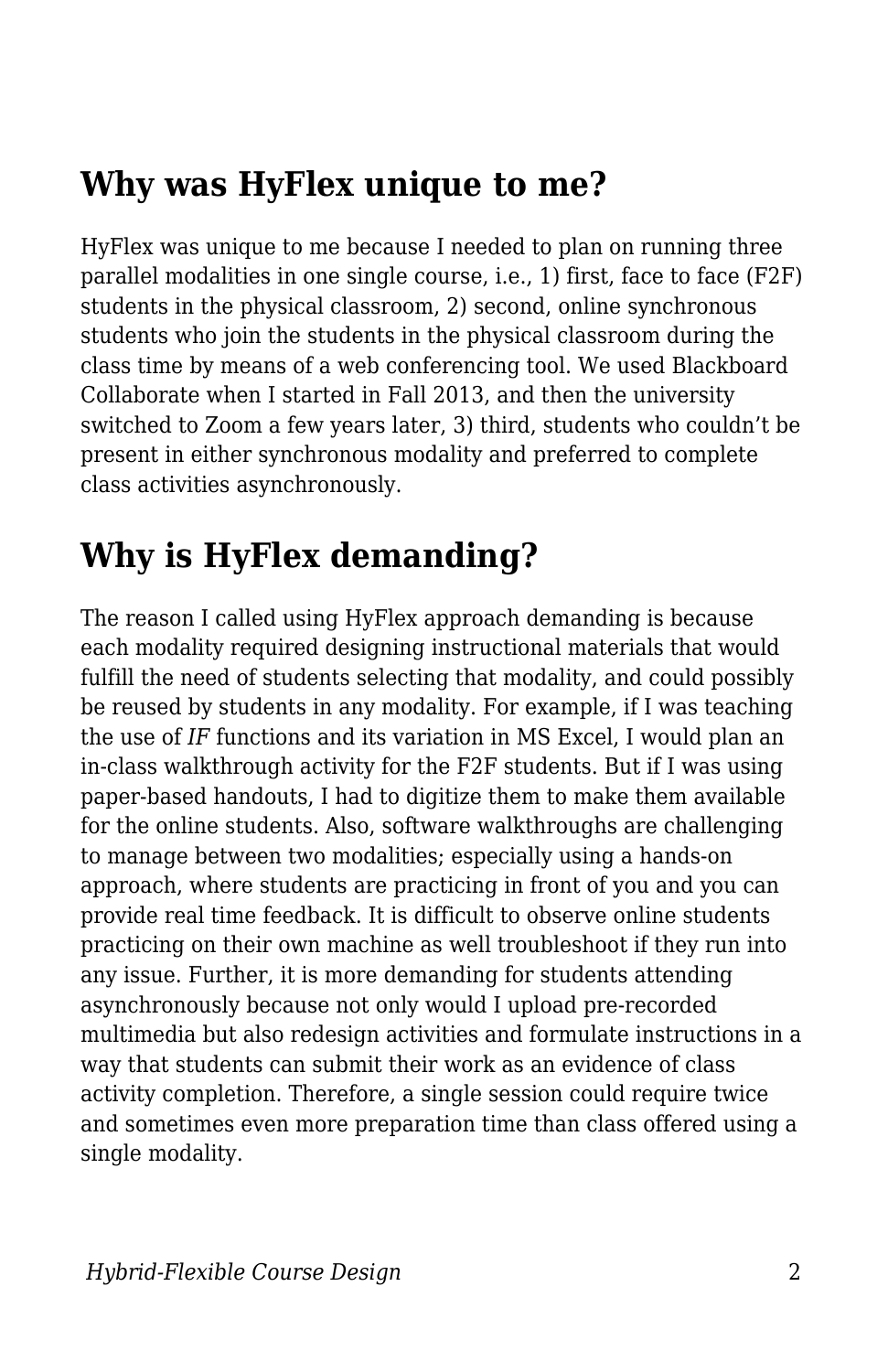## **Visual Appearance of a HyFlex Class Session at SF State**

A typical scene in my classroom would be: I am stationed at the audio/visual console which acts as the control center for all the communication flow. A class projector mirrors the desktop screen to the students in the classroom and at the same time a web conferencing platform relays the same to the online students. Due to limited classroom technology available in the earlier years of my adoption, the online students could only see the class and me from a particular angle, which was through the built-in camera of the computer monitor. The online students often reported a sense of exclusion due to this limited view of the class.

#### **The Hi-Tech Classroom**

Recently, SF State invested significant resources upscaling the technology to create Hi-Tech spaces that are more conducive to implementing a HyFlex approach. The active learning spaces are designed to allow collaborative work between students aided by large SMART TV monitors and movable white boards. There is a fixed  $360^{\circ}$ view camera that provides a bird's eye of the class and allows the instructor to alter the view as needed. Upgraded audio with a superior quality sound system resolved the audio transmission issues between F2F class students and those attending synchronously online (zooming in). Overall, the complete technology overhaul supports educators offering both synchronous modalities seamlessly, without having to waste significant class time troubleshooting technology.

## **Painting a Picture of Student Experience based on Anecdotal Information**

I constantly seek students' feedback to learn about their experiences, especially with the HyFlex delivery. The students thoroughly enjoy the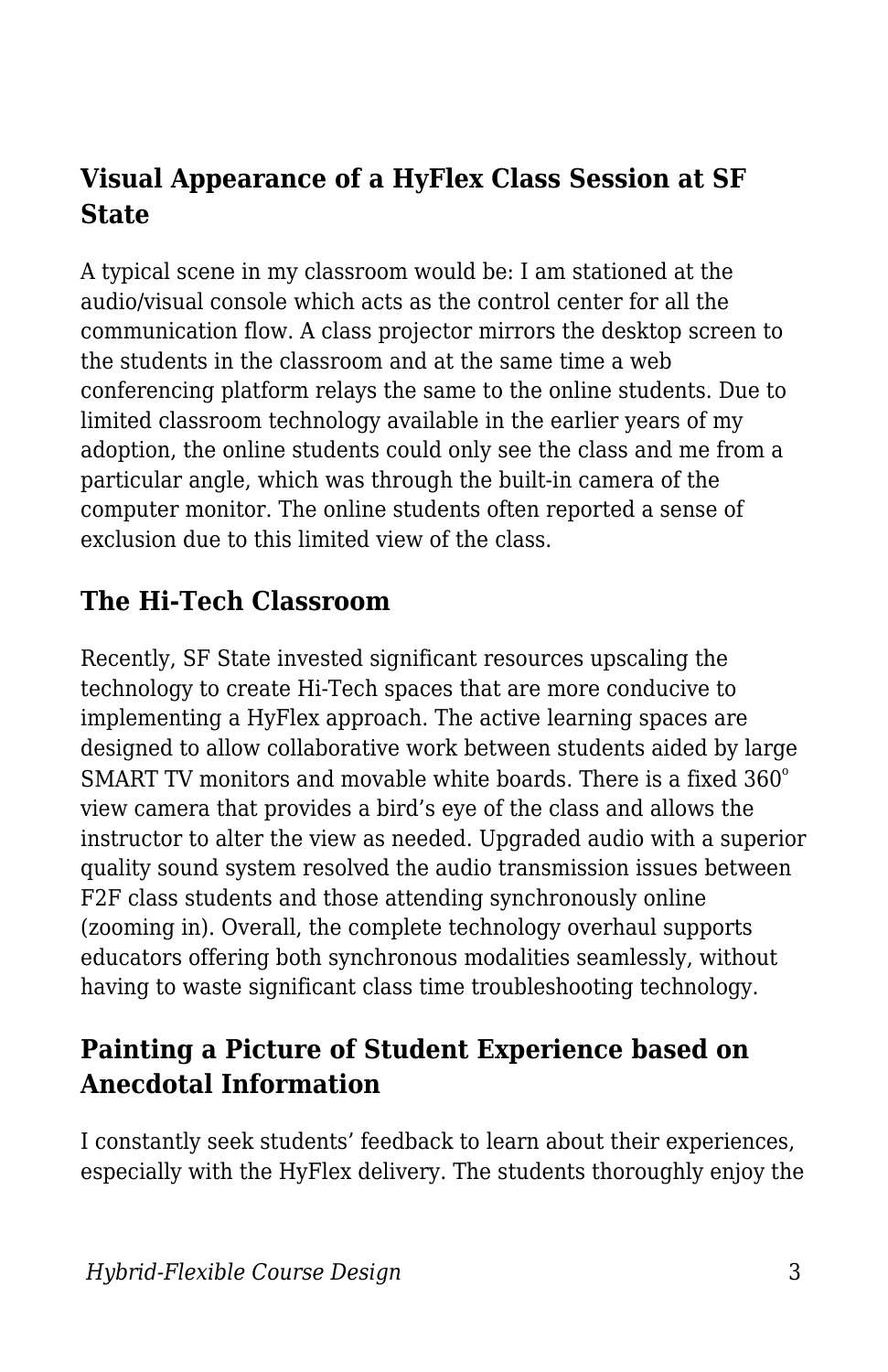flexibility of selecting a modality for a class session. In the HyFlex setup I use, a student can select a combination of modalities to attend the fifteen week long course. Some of the advantages I gleaned from students' responses are:

- Ability to network with classmates in the physical space.
- Ability to sometimes being in the comfort of their homes and attend the class.
- Avoid missing classes due to schedule conflicts by using the asynchronous attendance option.

Over the years, I noticed that approximately 50% of students would stay consistent in using the online synchronous modality throughout the course. The remaining 50% typically attend the first few weeks of class in person and then move to the online synchronous options with occasional use of the asynchronous modality. Students rarely used the asynchronous modality, preferring the immediacy and interactive characteristics of synchronous participation.

In my version of HyFlex, I do set a limit of maximum three asynchronous sessions per course. My rationale to impose this limit was mainly to implement quality control measures. I wanted to discourage students from using asynchronous modality as purely a convenience, but encourage them to see their three asynchronous sessions as a luxury to be used sparingly when they had an unavoidable schedule conflict. In the external context, asynchronous attendance is the default option with the non-traditional means of learning, with many platforms competing for students' attention, such as, Udemy, Lynda.com, Khan Academy, and LinkedIn Learning. Although these learning platforms present an ever-persistent means of content deployment, there is always added value in synchronous environments that assimilate the content and support immediate student-to-student and faculty-to-student interaction for engagement and deep learning. I prefer to require this type of learning environment as much as possible to support better student learning.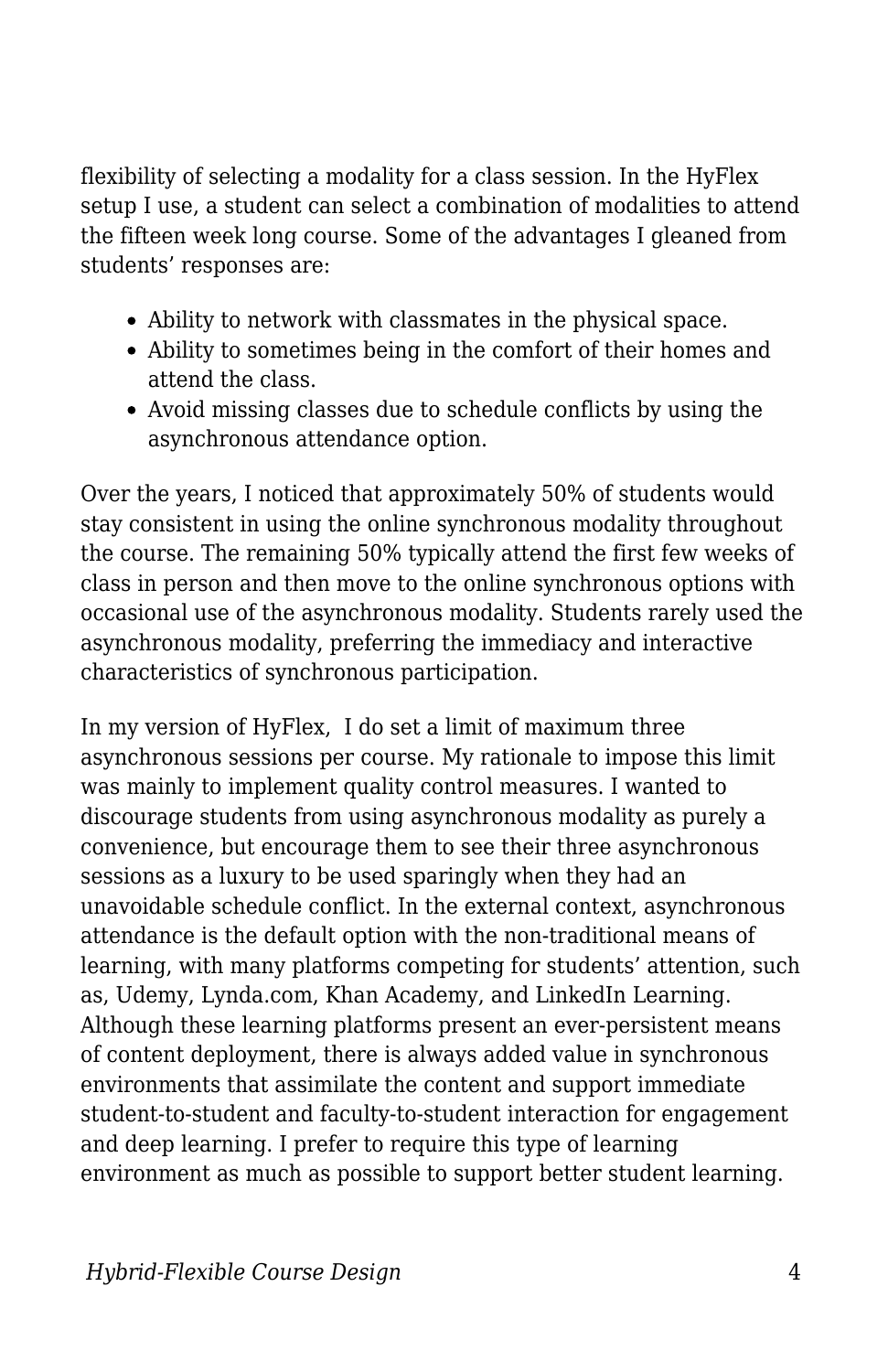## **Benefits and Cautions**

I have noticed one primary benefit and I offer two important cautions for those considering a HyFlex approach in their courses.

- 1. **Increase access** There is no doubt that the HyFlex approach increases program's reach to the participants that otherwise may not be able to enroll and complete the degree program.
- 2. **Self-disciplined and control** In the first few weeks of the class, I present the HyFlex structure of the class. Moreover, I also discuss the rationale for adopting the HyFlex approach as primarily to increase access and not convenience at the cost of losing the in-class interaction. Therefore, students should practice extreme self-discipline in selecting the modality. Selecting the asynchronous modality only to "take a week off from participating in the class activity" should not be the primary driver in the decision-making process.
- 3. **Extraneous Cognitive Load** Although I have not conducted a cognitive load experimental study in relation to using a HyFlex approach, over the years students often expressed how browsing through the weekly modality activity option is a timeconsuming endeavor. Further, students confessed to have selected the modality after the reading the activity description, perhaps making their decision on too little guidance as to what might be best for their learning (Kirschner, Sweller, & Clark, 2006).

## **Technology Sophistication and HyFlex Success**

Implementing a HyFlex approach is heavily dependent on an important resource key criteria, the audio/visual technology in the classroom. Integrating an effective audio system into a classroom is a huge endeavor, involving buy-in at all levels from the program level up to the university level. Moreover, AV systems involve IT support to troubleshoot issues within minutes, not days. (Not all classroom IT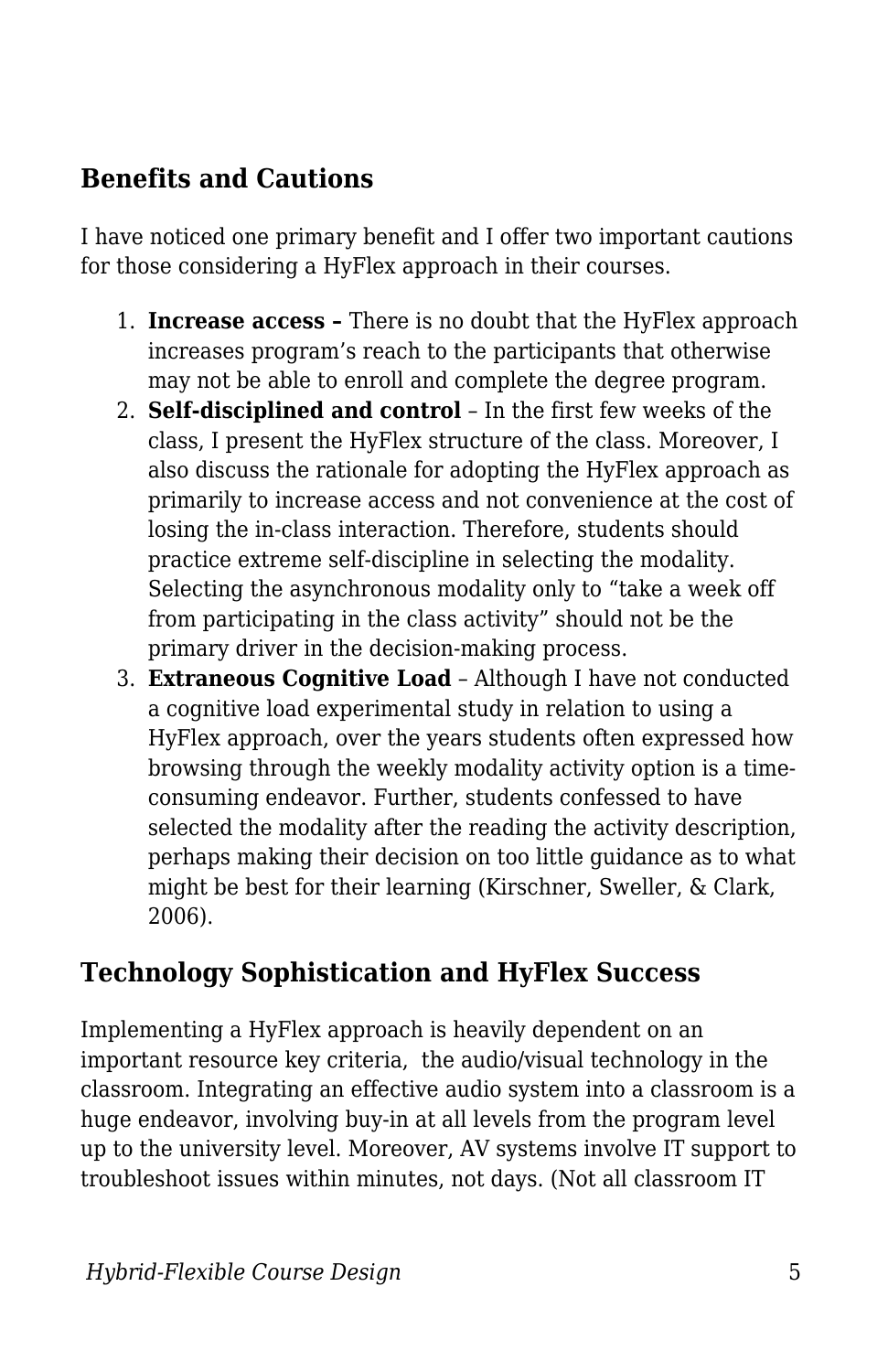support units can be that responsive.) As a faculty, I try to reach the physical classroom at least 30 minutes before the class start time to ensure the technology is fully operational. In spite of doing that, I would sometimes still run into issues because another faculty who had used the classroom before me may have altered the system settings or the classroom IT unit may have changed the technology configuration in some way which impacted the previous regular procedures. All in all, keeping up with the technology is extremely time consuming and sometimes unfortunately wastes some instructional time.

As I understand adoption, during the first round of HyFlex implementation in a program there is possibly more excitement about the new opportunities available for students (and even faculty). However, as it becomes a more regular phenomenon then it may suffer some "water-down effects" as the initial excitement subsides and the nagging issues (students choosing modality for conveience even when sacrificing learning quality, AV issues in the classroom, etc.) remain. Further, during the post initiation stage, technology upgrades that may be necessary can be an unwelcome budget request when considered among the many other competing department, college and university priorities.

In my opinion, adopting HyFlex should be looked as as a long-term commitment and not a quick fix for a student attendance problem. A systematic (and systemic) readiness check is a must to avoid student and faculty frustration and a consequential abandoning of the approach due to lack support on various fronts.

In promoting the use of HyFlex, supporting the faculty in the following ways may lead to its increased adoption.

#### **LMS integration**

In my six years of teaching using HyFlex (regularly in the earlier years and then moving to more occasional use over time), I realized that if the Learning Management System (LMS) were built to integrate the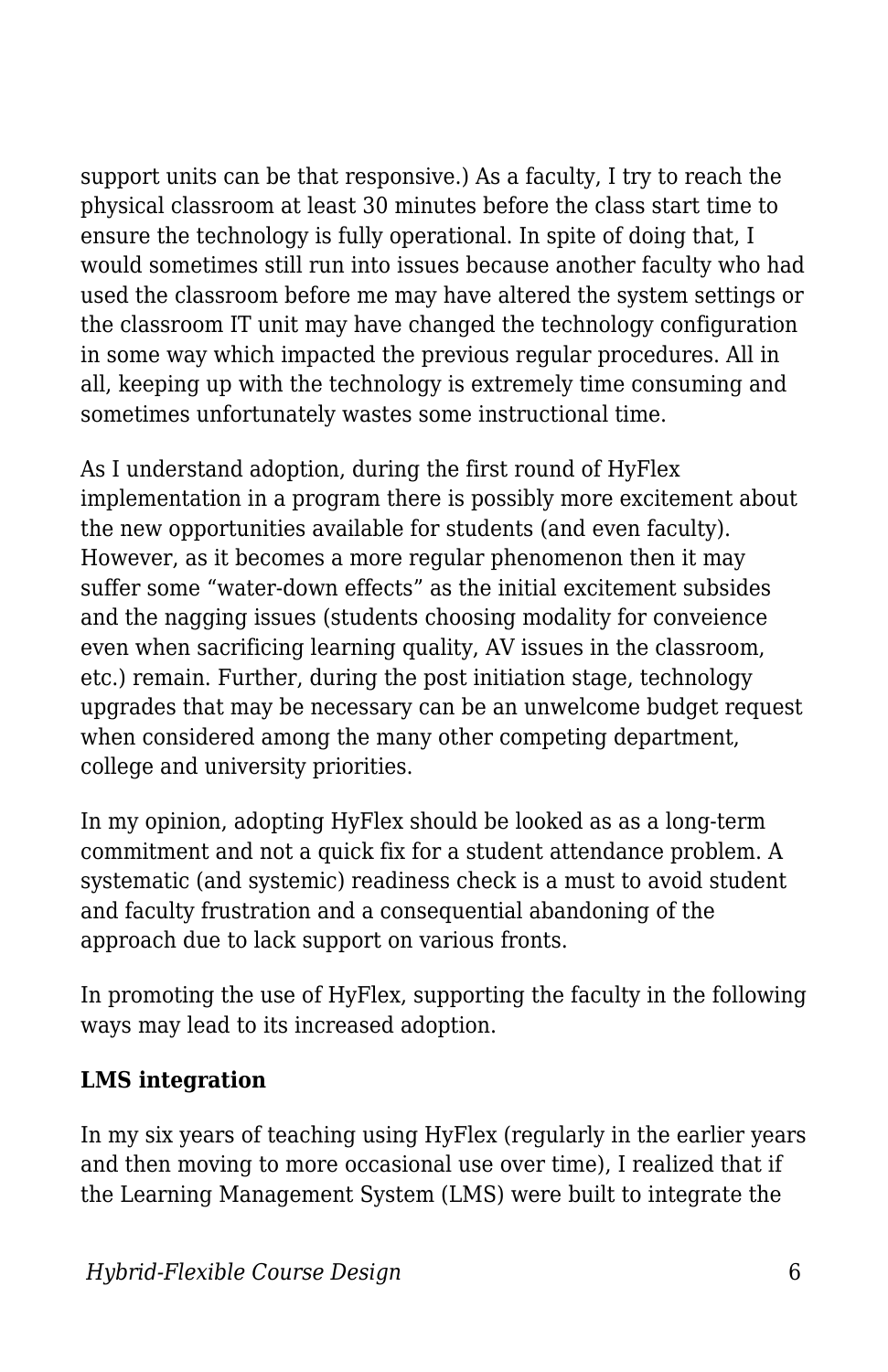approach naturally with additional capabilities designed to support multiple modes of participation, there might be faster adoption. (Most LMS's are designed primarily to support fully online learning.) For example, LMS systems or support units could provide suggestions to convert a face-to-face activity into asynchronous class activity with built-in context-sensitive help. Another useful function would be tracking students' modality selection and performance. Though some of these functions may be possible in LMS's today, it is often up to each faculty member to figure out how to use them best to support the multiple modes of HyFlex. Perhaps, with recent development advancing the field of learning analytics this can be possible to a greater extent.

#### **Faculty skill set in media development**

Teaching with technology poses challenges with regards to the faculty skillset. There are many skills that become imperative if you do not wish to disrupt the class on a regular basis: knowledge of classroom hardware, operating system and presentation software, and media content development, such as videos and other authoring software development platform. Before teaching a HyFlex class, the faculty should be well prepared to meet not only the challenges of teaching both in the classroom and online, but also in using the provided technology to instruct effectively.

HyFlex is a promising approach that promotes students' autonomy and access to educational opportunities. However, its success is often dependent on the institution's budgetary commitment and faculty time to develop and implement. A university wishing to increase its' students engagement and access by adopting a HyFlex approach should first assess the readiness on both fronts, the technology budget and faculty commitment.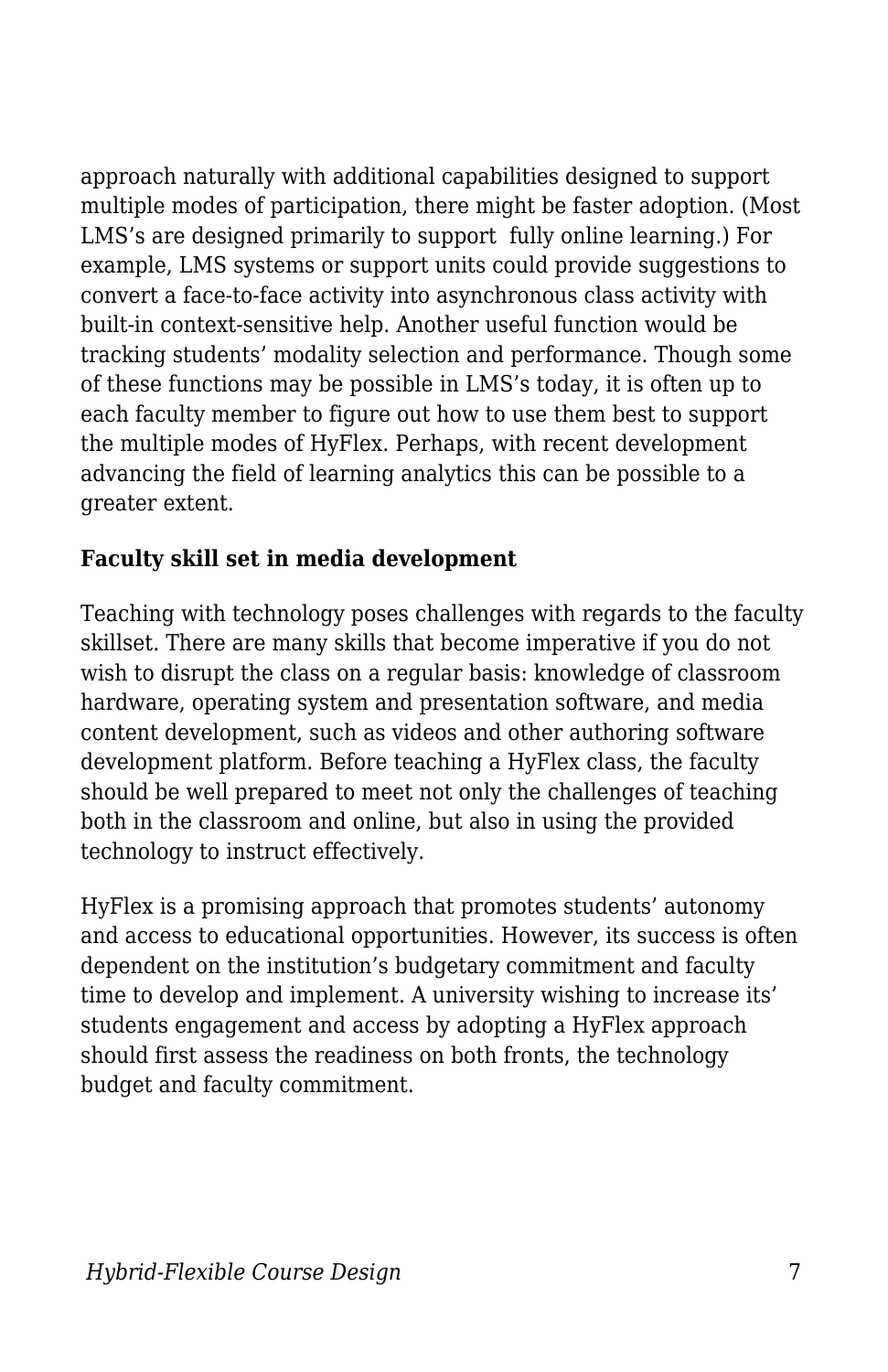## **References**

King, W. R., & He, J. (2006). A meta-analysis of the technology acceptance model. *Information & Management, 43*(6), 740-755.

Kirschner, P. A., Sweller, J., & Clark, R. E. (2006). Why minimal guidance during instruction does not work: An analysis of the failure of constructivist, discovery, problem-based, experiential, and inquirybased teaching. *Educational Psychologist, 41*(2), 75-86.



Merchant, Z. (2019). A Faculty Transitional Journey from Single Mode to HyFlex Teaching: San Francisco State University. In B. J. Beatty (Ed.), *Hybrid-Flexible Course Design*. EdTech Books. https://edtechbooks.org/hyflex/sfsu